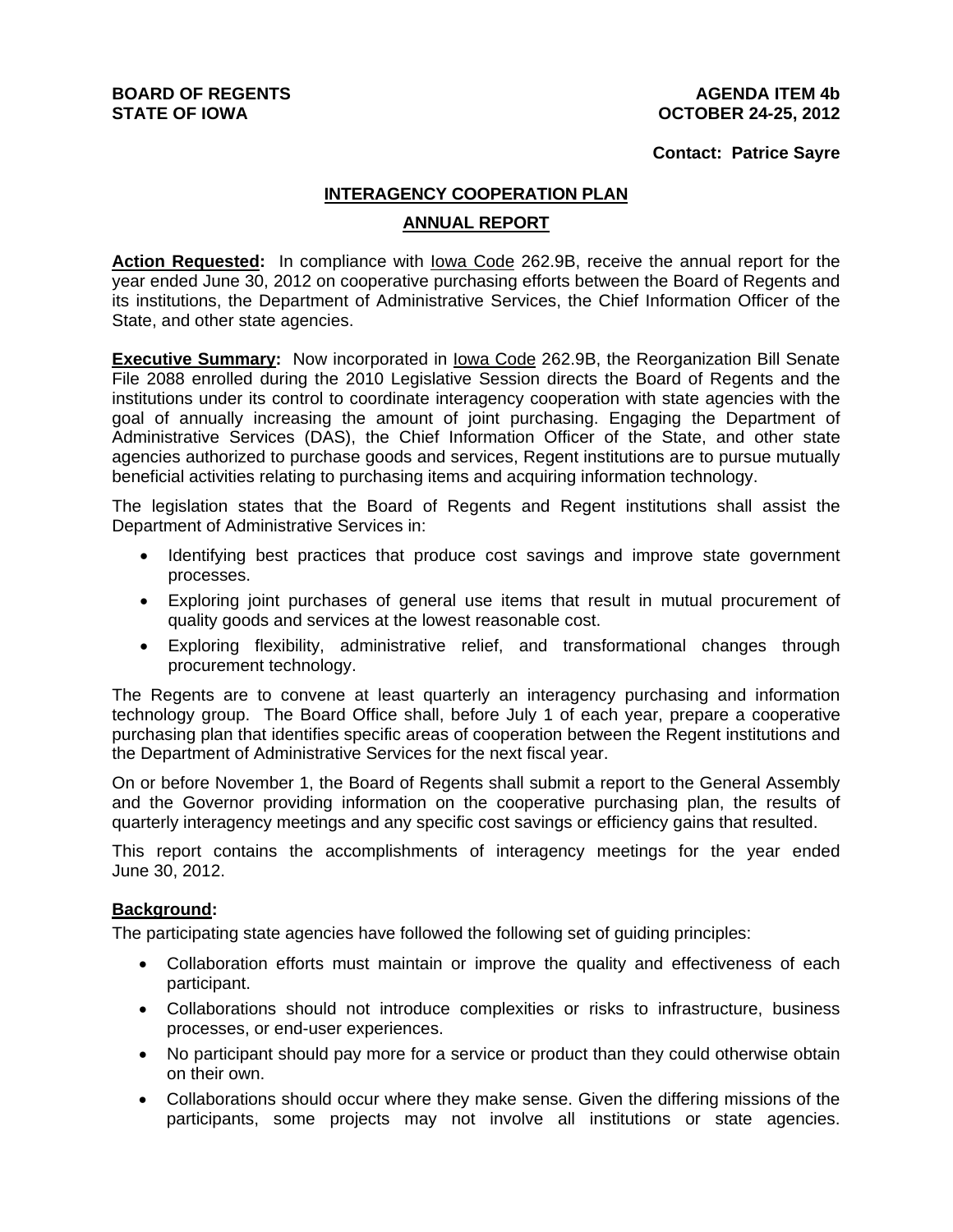Interagency meetings were held on a regular basis with representatives of the three public universities, Board of Regents staff, DAS, Department of Transportation (DOT), and Iowa Communications Network (ICN) on:

- August 22, 2011 at Iowa State University.
- November 9, 2011 at the University of Northern Iowa
- January 25, 2012 at the Board of Regents Office in Des Moines
- May 2, 2012 at Iowa Prison Industries in Des Moines

Using best practices in collaborative purchasing, and recognizing the unique purchasing environment in which each agency operates, Regent institutions and state agencies continued to jointly-bid purchasing contracts and search for new areas for collaboration. The approach of pursuing development of master contracts was not used if the resultant master purchasing agreement would cause pricing to increase for one or more purchasing entities, unless those entities could opt out of the contract without penalty and loss of existing contract pricing.

Regent universities have a long history of cooperative contracting efforts that began in 1989. Joint Regent contracting became a focused priority in 1992 at the Board's direction; since then purchases through joint contracting efforts have grown rapidly. In FY 2012, combined Regent contract spend through joint contracting totaled \$348 million, an increase of 6.1% over the previous year, and a growth of more than 128% from ten years ago.

Over the last five years, Regent purchases from Department of Administrative Services' state contracts have increased 27% to almost \$10 million per year. Regent purchases from Iowa Prison Industries were over \$3.5 million in FY 2012.

Tables of joint purchasing efforts are found on the following pages.

| <b>Joint Contract</b>                                                                                                                                                                             | <b>Participants</b>                                                                                                                                                                                                                                                                         | <b>Completion</b><br><b>Date</b> | <b>Savings</b>                                                                                                                                                                      |
|---------------------------------------------------------------------------------------------------------------------------------------------------------------------------------------------------|---------------------------------------------------------------------------------------------------------------------------------------------------------------------------------------------------------------------------------------------------------------------------------------------|----------------------------------|-------------------------------------------------------------------------------------------------------------------------------------------------------------------------------------|
| Procurement card services -<br>expanded to other public entities.<br>SUI has expanded program to<br>provide student athletes with<br>cards for meal per diem during<br>semester breaks and travel | UNI, SUI, ISU - Adding<br>DAS, City of Central City,<br><b>DSM Area Regional</b><br><b>Transit Authority, Mary</b><br>Greeley Medical Center,<br>Metro Waste Authority,<br>Montgomery County, NE<br>Iowa Community Colleges,<br><b>SE Polk Community</b><br>School District, Tama<br>County | Renewed with US<br>Bank          | Rebate for all participants<br>has increased by<br>\$655,815 since 2010. All<br>participants receive<br>greater rebate<br>percentages because of<br>the increased<br>participation. |
| Green cleaning supplies and trash<br>bags                                                                                                                                                         | UNI, SUI (ISU under<br>contract with IPI)                                                                                                                                                                                                                                                   | Awarded to AmSan                 | SUI savings \$214,872.<br>UNI avoided over \$50,000<br>in expenses for no-cost<br>dispensing products.                                                                              |

### **Joint Purchasing Contracts explored FY 2011; Completed in FY 2012:**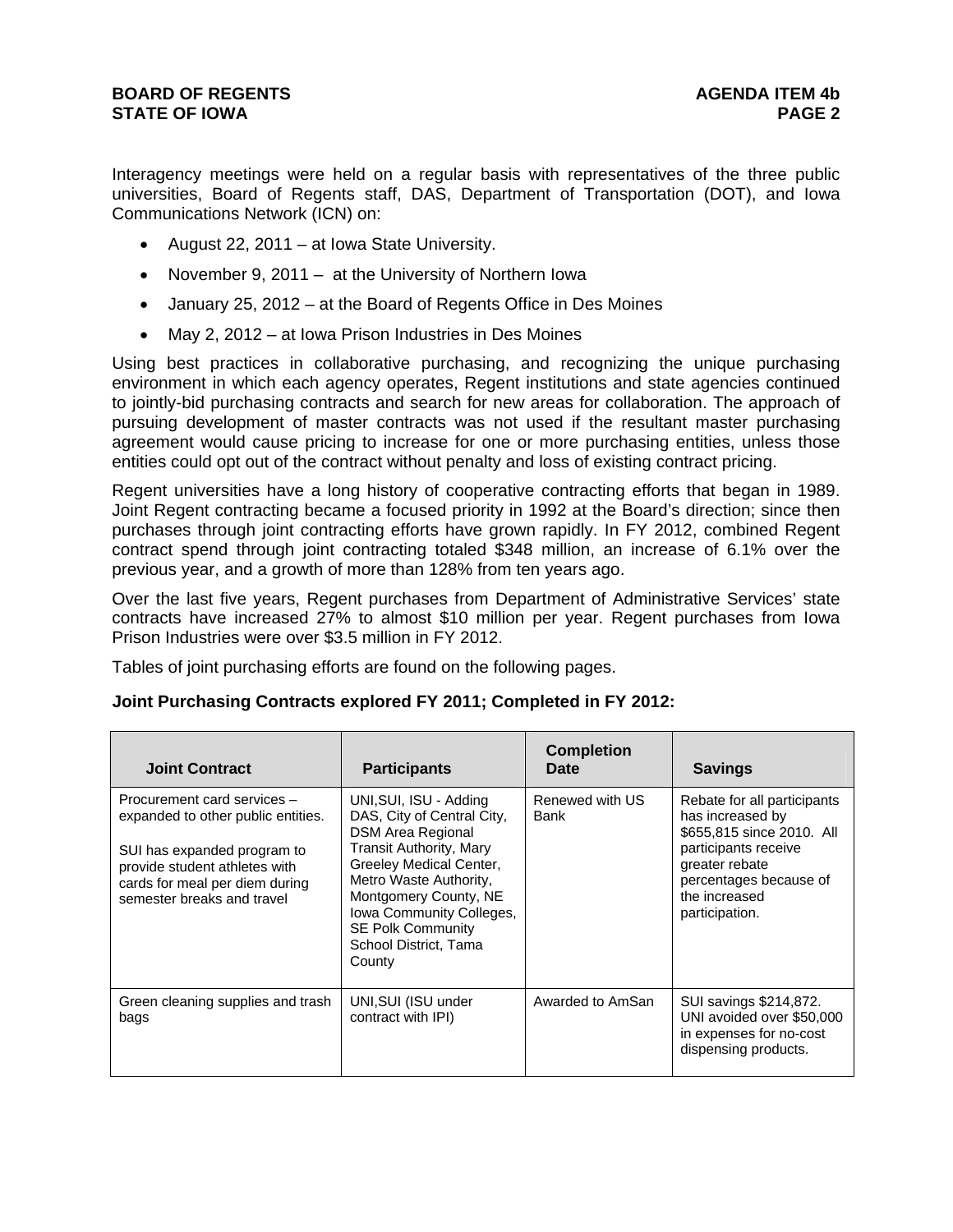# **Joint Purchasing Contracts explored FY 2011; Completed in FY 2012:** *(continued)*

| <b>Joint Contract</b>                                   | <b>Participants</b>                     | <b>Completion</b><br>Date                                                     | <b>Savings</b>                                                                                                                                                                       |
|---------------------------------------------------------|-----------------------------------------|-------------------------------------------------------------------------------|--------------------------------------------------------------------------------------------------------------------------------------------------------------------------------------|
| Maintenance service contracts                           | SUI, DAS                                | Awarded to<br>Specialty<br><b>Underwriters</b>                                | <b>TBD</b>                                                                                                                                                                           |
| Strategic partnership for furniture                     | UNI, SUI; ISU already<br>under contract | Awarded to Multiple<br>Vendors                                                | In some cases pricing did<br>not change, but resulted in<br>better terms and<br>conditions.                                                                                          |
| Cell phone service contracts                            | SUI, ISU, DAS                           | Awarded to Multiple<br>Vendors May 2011                                       | Approx. \$100,000/year;<br>savings depending on<br>actual contract usage.                                                                                                            |
| <b>Fleet Overflow Vehicle Lease</b>                     | SUI, ISU, UNI                           | Contract in<br>negotiation with<br>Enterprise, a<br>subsidiary of<br>National | <b>TBD</b>                                                                                                                                                                           |
| <b>Fleet Cards</b>                                      | SUI, ISU, UNI, DAS, DOT                 | Awarded to Wright<br>Express; rebid to<br>same supplier                       | Universities savings<br>estimated at \$2,500                                                                                                                                         |
| Copiers                                                 | UNI, ISU                                | Awarded to<br>Business Systems,<br>Laser Resources,<br>OCE, and IKON          | Expected savings FY2013<br>of \$937,000.                                                                                                                                             |
| Desktop/laptops                                         | SUI, UNI, ISU                           | Awarded to Dell                                                               | Savings of \$2,444,000.                                                                                                                                                              |
| International Travelers &<br>Evacuation Insurance (new) | UNI, ISU, SUI                           | Awarded to CISI                                                               | SUI calculates savings of<br>\$178,656. ISU calculated<br>2012 savings of \$6,300 -<br>anticipates annual savings<br>of \$15,000*. See<br>additional information for<br>UNI comment. |
| Flex Spend Administration                               | UNI, ISU; SUI has in-<br>house program  | Awarded to ASI-Flex                                                           | ISU 2012 savings are<br>\$44,250; five-year<br>projected savings are<br>\$363,000. UNI had<br>savings of \$2500 in<br>FY2012 and expects<br>savings of \$25,000 over<br>five years   |
| <b>Library Book Binding</b>                             | UNI, ISU, SUI                           | Awarded to HF<br>Group                                                        | No new savings on Rebid                                                                                                                                                              |

\* Savings are calculated from comparing CISI coverage and costs to other coverage. Since this is a primary payer insurance, it reduces the medical cost experience to any self-funded plan. It also becomes a major cost avoidance factor if an emergency evacuation is necessary.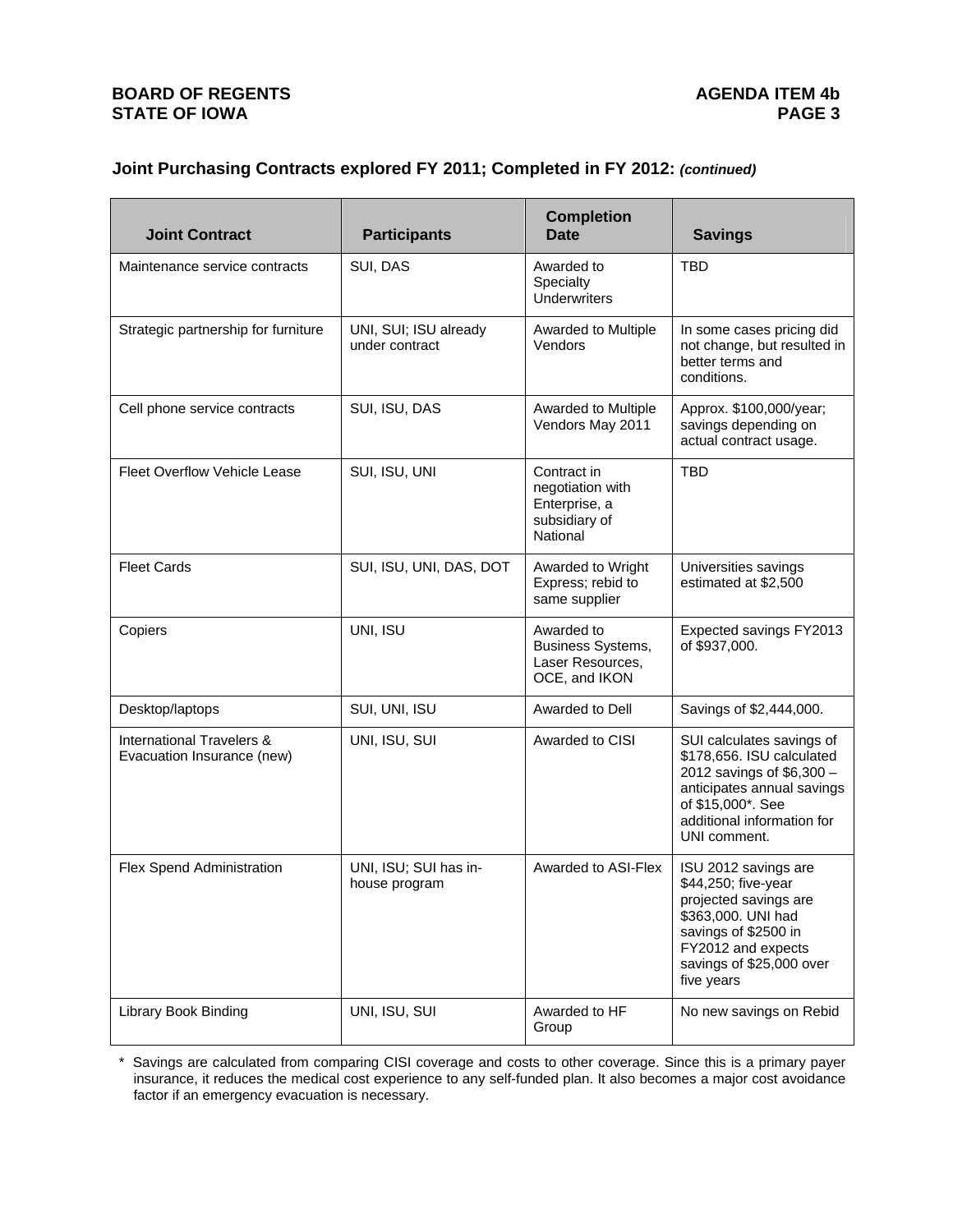# **Joint Purchasing Contracts explored FY 2012:**

| <b>Joint Contract</b>                        | <b>Participants</b>                    | <b>Completion Date</b>                                                                               | <b>Savings</b>                                                                                                                                                                                                                                                                             |
|----------------------------------------------|----------------------------------------|------------------------------------------------------------------------------------------------------|--------------------------------------------------------------------------------------------------------------------------------------------------------------------------------------------------------------------------------------------------------------------------------------------|
| Vehicles                                     | ISU, SUI, UNI, DAS, DOT                | Institutions continue to<br>work through a joint bid<br>process, as has been done<br>for many years. | No new savings to report.<br>Continue to receive<br>excellent new vehicle<br>pricing as in the past.                                                                                                                                                                                       |
| <b>Plumbing Supplies</b>                     | SUI, UNI - DAS may<br>participate      | Awarded to multiple<br>vendors May 2012                                                              | SUI savings of \$54,062;<br>UNI had \$13,463 in<br>savings.                                                                                                                                                                                                                                |
| <b>Convenience Store</b>                     | UNI, SUI                               | Awarded to Farner-Bocken<br>August 2011                                                              | <b>TBD</b>                                                                                                                                                                                                                                                                                 |
| International Services-<br>Accounting, Legal | SUI, ISU, UNI                          | Awarded May 2012 to High<br><b>Street Partners</b>                                                   | No savings, but gives<br>access to universities for<br>necessary service not<br>previously available. It is a<br>risk management/cost<br>avoidance issue.                                                                                                                                  |
| IBA - Scientific Equipment<br>& Supplies     | SUI, ISU, UNI, DAS, DOT,<br>IBA        | Awarded to Fisher<br>(primary) and VWR<br>(secondary) for FY2013<br>business                         | FY 2013 estimated savings<br>of \$1,149,234. Bid<br>resulted in improved terms<br>and conditions and rebate<br>incentives. Pricing was<br>improved from prior<br>agreement                                                                                                                 |
| IBA - Lab Furniture<br>(Casework Contracts)  | SUI, ISU, UNI, DAS, DOT,<br><b>IBA</b> | Awarded to Wynn O Jones<br>and Thermo Fisher for<br>FY2013 business                                  | Agencies receive higher<br>discounts by participating<br>with IBA due to volume.<br>UNI averaged a discount<br>of 33.65% off list price for<br>standard purchases; SUI<br>projects FY2013 savings of<br>\$42,000; ISU projects an<br>approx. 5% savings over<br>the previous IBA contract. |
| Audio Visual Equipment                       | SUI, ISU, UNI                          | In negotiations                                                                                      | Through CICPC, not able<br>to extend to state agencies                                                                                                                                                                                                                                     |
| Telecommunications<br>Supplies & Cabling     | SUI, ISU, UNI, DAS, DOT                | Awarded August 2012 to<br>Anixter (primary) and<br>Graybar (secondary)                               | SUI projected savings of<br>\$218,663; \$160,000 over<br>the 5-year contract for ISU;<br>UNI projects savings of<br>\$32,500 over 5-year<br>contract.                                                                                                                                      |
| <b>Confidential Document</b><br>Destruction  | Not established                        | Under review                                                                                         |                                                                                                                                                                                                                                                                                            |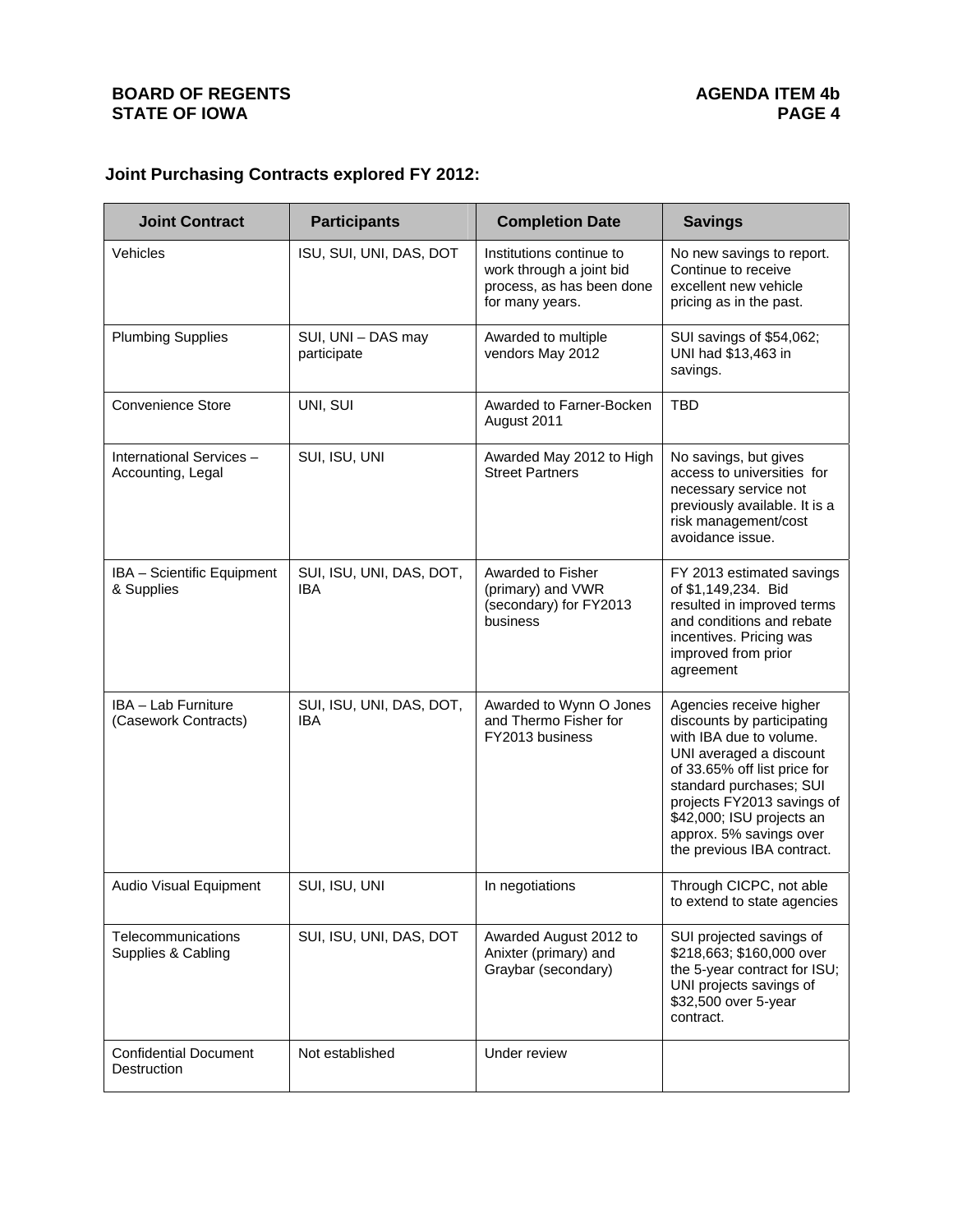| <b>Joint Contract</b>        | <b>Participants</b>     | <b>Completion Date</b>                | <b>Savings</b>                                                                                                                                                          |
|------------------------------|-------------------------|---------------------------------------|-------------------------------------------------------------------------------------------------------------------------------------------------------------------------|
| Long-Term Group<br>Insurance | SUI, ISU, UNI, DAS, DOT | Awarded to Genworth                   | No savings, but were able<br>to acquire a group policy<br>enabling enrollment<br>without proof of<br>insurability. No cost to the<br>universities for this<br>coverage. |
| Ware Washing Chemicals       | SUI, UNI                | In negotiation                        | TBD                                                                                                                                                                     |
| <b>Charter Air</b>           | SUI, UNI, DAS           | Awarded to Carver Aero<br>and Jet Air | SUI savings of \$7,424                                                                                                                                                  |
| Hy Vee Procurement           | SUI, ISU, UNI, DAS, DOT |                                       | Not able to consolidate<br>stores for collaborative<br>approach                                                                                                         |

# **Joint Purchasing Contracts explored FY 2012:** *(continued)*

## **Additional Information:**

### **Cooperative Technology Efforts** –

The Regent institutions and DAS explored areas concerning information technology as follows:

### *ProTrav – SUI Procurement and Travel System*

*ProTrav* is an SUI internally-developed application designed to manage procurement card and travel expenses. A group of individuals reviewed the system capabilities to determine if the system could be made portable and delivered to others for their custom use.

It was determined to be feasible to share this university-developed software with UNI. A project manager was hired by UNI to lead this effort with a targeted implementation of Fall 2013. A Memorandum of Understanding between SUI and UNI is in process.

*Cyber Security* – A joint Regents/DAS group meets quarterly to discuss security standards to minimize the number of successful cyber-attacks. This collaboration reviews standards, discusses lessons learned and explores the possibility of sharing technologies.

*Regents Database –* Designed by SUI, a database was developed for use by SUI, ISU, UNI and the Board Office to track legislative requests for information, legislative studies and bills in a timely and effective manner.

*Jobs@UNI* – An online electronic hiring system for UNI for use with faculty, P&S, academic administrator and institutional official searches. This project is a result of the successful collaboration with SUI and has been customized to meet UNI's needs. *Jobs@UNI* replaces the paper-based processes that were used to conduct searches with a more efficient and accessible online system. Phase two of this project related to merit searches will be launched at a later date.